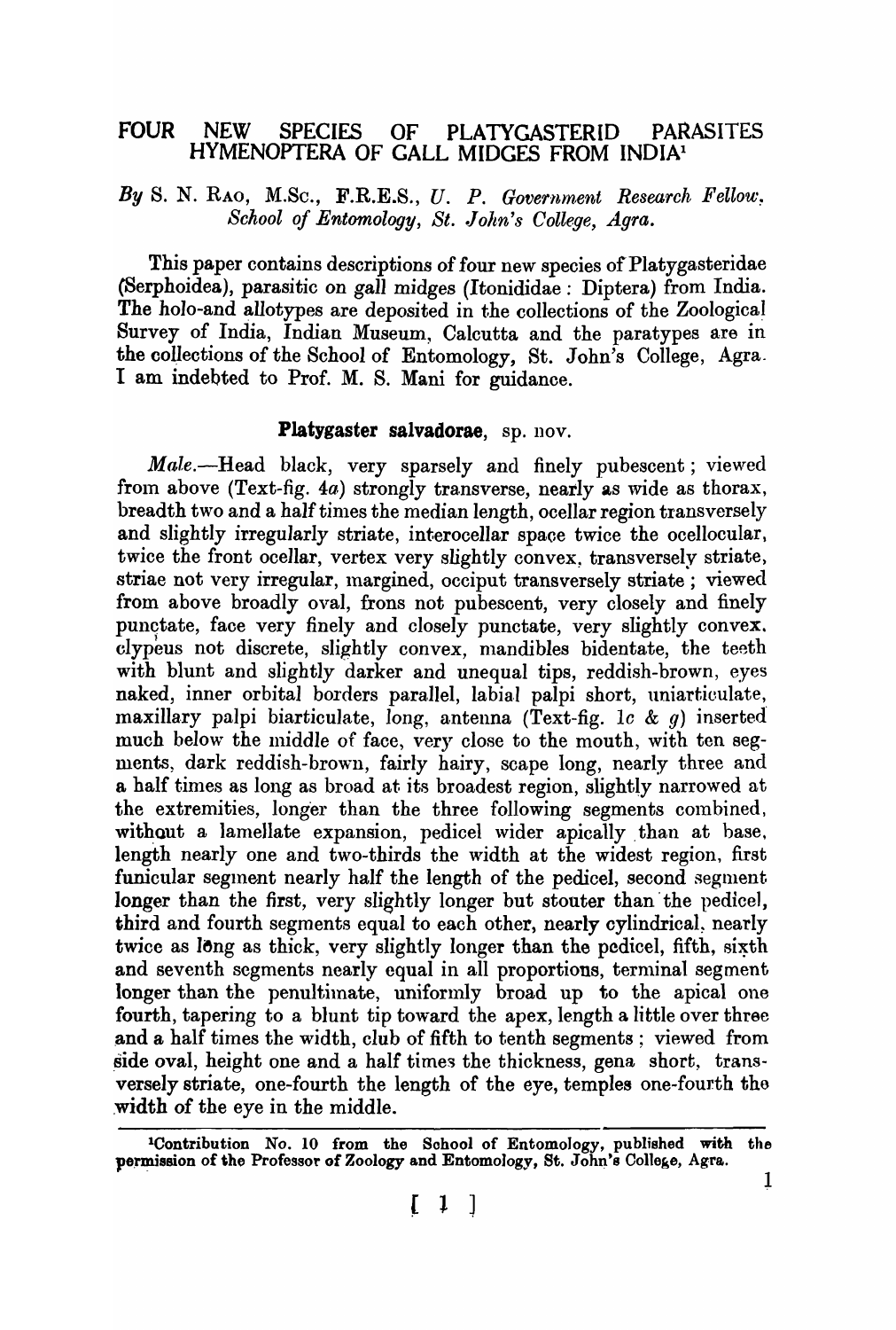Thorax black, raised much above the level of the head, shiny, pronotum shiny, sparsely setose, mesonotum rugulose, without pubescence or setae, slightly convex, scutellum strongly convex, very prominent, semicircular, rugulose, propodeum produced in the form of a hood. Wings pubescent, without veins, fore wing a little over two and a half times as long as broad, with a very short marginal fringe, hind wing with two frenal hooks, with a marginal fringe of about one-fourth the thickness of the wing, rest of the details as in the figure (Text-fig.  $3a$ ). Legs short, tarsi five-segmented, coxae brownish-black, trochanters brownish-yellow, femur darker than trochanters, brownish-black, tibiae slightly darker than the yellowish-brown first four tarsi, fifth tarsal segment darker than the rest; coxa of the front leg shorter than both the trochanters combined, femur a little over twice or twice the length of the trochanters, broadest in the middle, tibia slender but slightly



TEXT-FIG. 1.—a. Polygnotus ramachandrai, sp. nov., terminal five antennal segments of  $\beta$ ; b. Proleptacis fici, sp. nov., terminal four antennal segments of  $\varphi$ ; c. of  $G$ ; v. Proteputes fier, sp. nov., terminal four antennal segments of  $\angle$ ; c.<br>Platygaster salvadorae, sp. nov., terminal six antennal segments of  $\Diamond$ ; d.<br>Polygnotus ramachandrai, sp. nov., terminal five antennal segm

longer than the femur, nearly half the length of the rest of the tarsi combined, twice the length of the second tarsal segment, terminal tarsal segment longer than the penultimate. Claw stout, evenly curved, dark brown, simple, shorter than the empodium. Abdomen with six tergites, dark brown to black, first tergite much shorter than the second, the latter three-fourths the length of the abdomen, three and a half times as long as the first, rest of the tergites much shortened.

Length 0.55 mm.

Female.--Head black, very sparsely pubescent on the gena only, without any projection between the antennae; viewed from above strongly transverse, twice as wide as the thorax, breadth a little less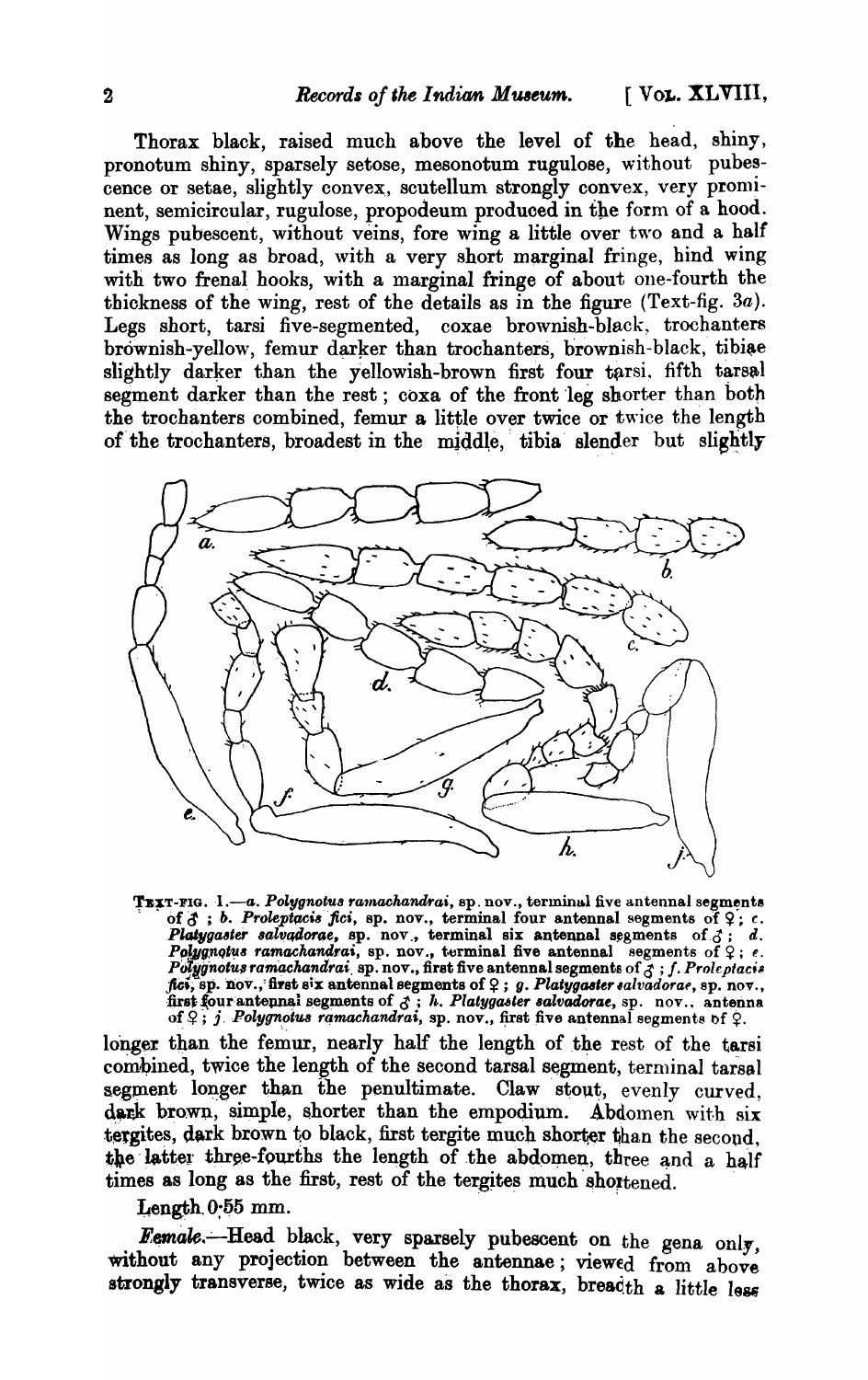than two and a half times the median length, ocellar region irregularly and transversely striate, interocellar space thrice the ocellocular, twice the front ocellar, vertex slightly convex, transversely rather shallowly striate, margined, occiput transversely striate; viewed from front nearly circular, frons very finely pubescent, rather rugulose, shiny, face very finely pubescent, very shallowly and closely punctate, slightly convex, clypeus not discrete, slightly convex, sparsely hairy, mandibles reddish-brown, bidentate, the teeth with blunt and unequal tips, eyes riaked, inner orbital borders parallel, labial palpi short, uniarticulate, mandibular palpi biarticulate, long, antenna with ten segments, inserted very close to the mouth, darker than in  $\beta$ , sparsely hairy, rest of the details as in the figure (Text-fig.  $1h$ ); viewed from side oval, height a little over one and half times the thickness, gena short, sparsely pubescent, one-fourth the length of the eye, temples one-fourth the width of the eye in the middle.

Thorax black, shiny, raised much above the level of the head, pronotum and mesonotum shiny, rugulose, without pubescence, convex, mesopleura with a cluster of hairs in the middle posteriorly, scutellum semicircular, prominent, convex, rugulose, propodeum fairly pubescent. Wings as in  $\tilde{d}$ . Legs similar but slightly longer than those of the  $\tilde{d}$ . Abdomen with six tergites, dark-brown to black, fuciform, first tergite much shorter than the second, the latter occupying the major length of the abdomen, nearly four times the length of the first, rest of the segments much shortened. Ovipositor concealed.

Length  $0.6$  mm.

*Holotype.*-1  $\sigma$  and *Allotype.*-1  $\Omega$  dissected and mounted on slide Nos.  $\frac{1935}{H3}$  &  $\frac{1936}{H3}$ . "Reared from gall No. 168 on stem of Salvadora *persica Linn.* S. N. Rao Coll. Agra, 27. iii. 1950".

*Bost.--Thornasiniana salvadorae* Rao.

The relationship of this species to the other two known Indian species is given in the following key, modified from Mani<sup>1</sup>.

- 1. Soutellum somewhat elongate; fourth antennal segment of the  $9$  twice as long as thick, longer than fifth; club absent ... .. *tibialis* Kieffer. Scutellum not elongate; fourth antennal segment not as above; club present .. .. . . .. .. 2
- 2. Legs uniformly yellow ; scutellum  $\operatorname{strong}$ ly transverse ; wings with very long marginal cilia: body hrown . . . . .. *oryzae* Cameroll. marginal cilia: body brown ... ... ... ... ... oryzae Cameron.<br>Less brownish-black, yellowish-brown in parts; scutellum semicircular; wings with very short marginal fringe; body black .. *salvadorae*, sp. nov.

# Proleptacis fici, sp. nov.

*Female.*--Head black, slightly wider than thorax, transverse; viewed from above roughly rectangular (Text-fig. 4d), breadth a little over one and a half times the median length, ocellar region shiny, leathery, slightly convex, interocellar space twice the front ocellar, posterior ocelli very close to the eyes, vertex convex, leathery, margined, occiput  $\alpha x$  cavate; viewed from front nearly circular, frons leathery, shiny, not pubescent, slightly convex, face leathery, not pubescent, nearly

 $\overline{\mathbf{3}}$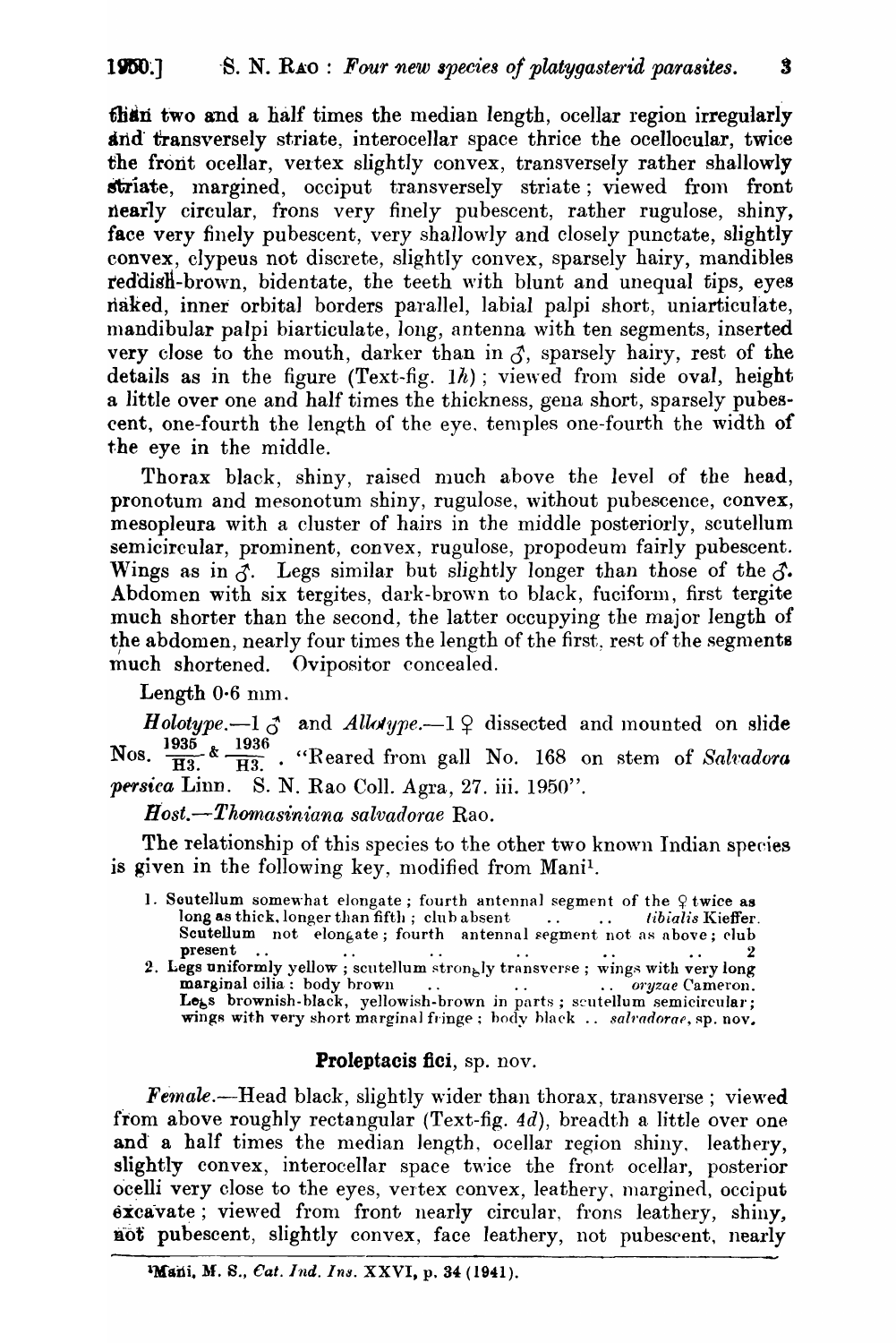deplanate, clypeus not discrete, very sparsely hairy, slightly convex, mandibles reddish-brown, stout, bidentate, with blunt and unequal tips) eyes naked, inner orbital borders nearly parallel, maxillary palpi biarticulate, labial palpi uniarticulate, antenna inserted much below the middle of face, very close to the mouth, with ten segments, brown, fairly hairy, scape long, longer than the four following segments combined, not lamellate, club of four segments, rest of the details as in figures (Text-fig. 1b  $\&$  f); viewed from side oval, height a little over twice the thickness, gena long, nearly half the length of the eye, temples sbort, half the width of the eye in the middle.



IEXT-FIG. 2.-a. Polygnotus ramachandrai, sp. nov., tip of hind tibia and tarsi of  $\beta$ : *b. Platygaster salvadorae*, sp. nov., tip of fore tibia and tarsi of  $\varphi$ : *c. Platyguster*  $s$ alvadorae, sp. nov., tip of fore tib<sup>:</sup>a and tarsi of  $\zeta$ ; d. *Platygaster salvadorae*,  $sp.$  nov, tip of hind tibia and tarsi of  $9$ ; *e. Platygaster salvadorae*, *sp.* nov., tip of hind tibia and tarsi of  $\zeta$ ; f. *Proleptacis fici*, *sp.* nov., tip of fore tibia and tarsi of  $\varphi$ ; *g. Proleptacis fici*, sp. nov., tip of hind tibia and tarsi of  $\varphi$ ; *h. Polygnotus ramachandrai*, sp. nov., tip of fore tibia and tarsi of Q; j. Polygnotus ramachandrai, sp. nov., tip of hind tibia and tarsi of  $9$ .

Thorax black, not compressed laterally, slightly raised above the level of the head, pronotum shiny, mesonotum shiny, closely punctate, parapsidal furrows indistinct, slightly convex, without pubescence, with a cluster of hairs posteriorly, scutellum convex, large, sparsely hairy, with one thorn posteriorly, much shorter than the mesonotum, without a nipple, propodeum with a hood-like elevation, wings pubescent without veins, fore *wing* two and a half times as long as broad, with a marked marginal fringe, hind wing with two frenal hooks, with a marginal fringe of about one-third the width of the wing, rest of the details as in figure. (Text-fig. 3g). Legs short, tarsi five segmented, coxae dark brownish-black, trochanters brownish-yellow, femora brown, tibiae slightly lighter than the femur, first four tarsal segments brownishvellow, terminal tarsal segment darker than the rest, fore coxa nearly equal to the length of the two trocahnters combined, femur twice the length of the trochanters, broad in the middle, tapering towards the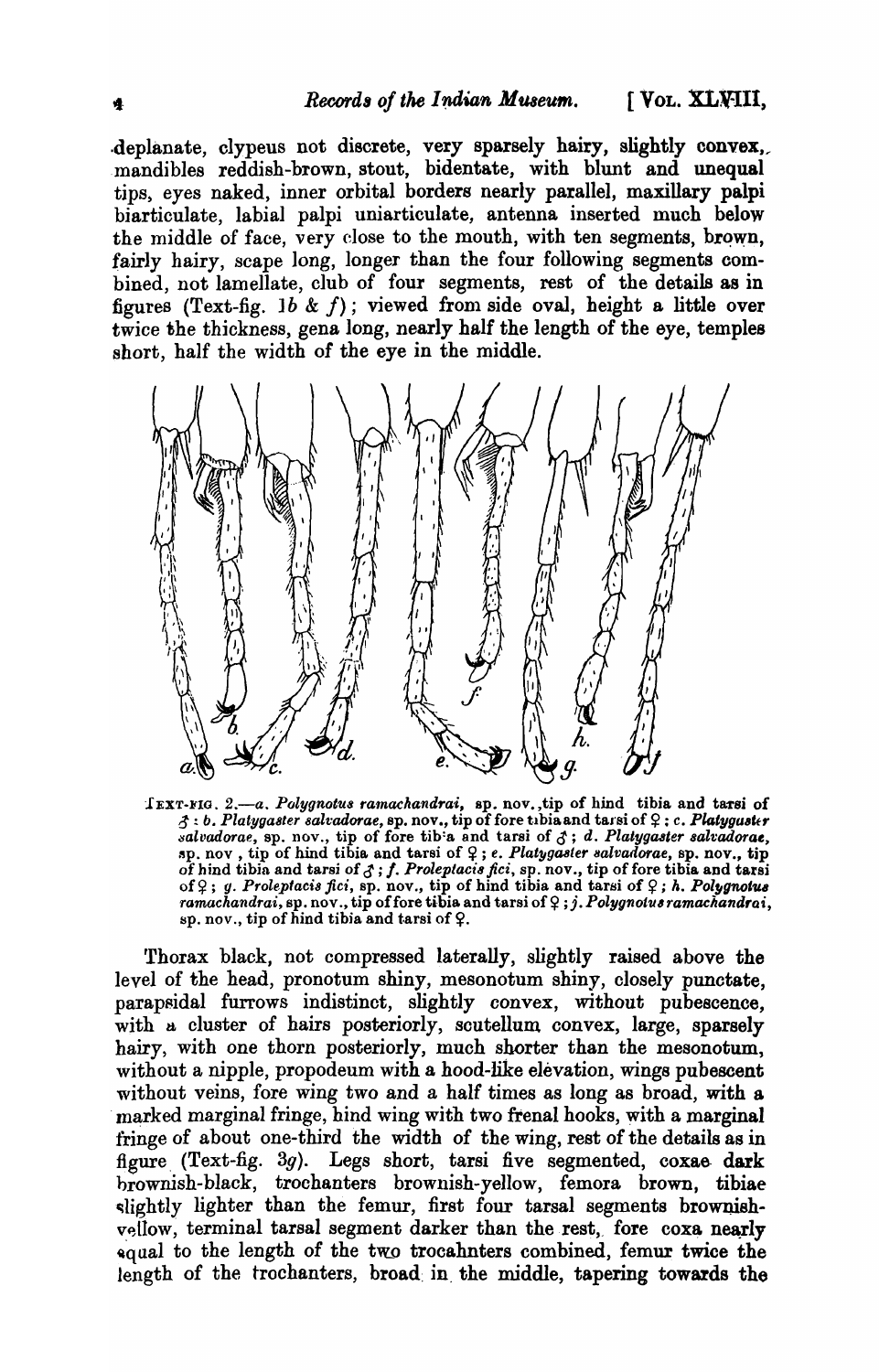extremities, tibia as long as but slender than femur, with a trifid apioal spur, first tarsal segment longest, shorter than the rest of the tarsal segments combined, but equal to the length of the three following segments, terminal segment longer than the penultimate, claw pale yellow, evenly curved, rather stout, simple, shorter than empodium. Abdomen with six tergites, dark brown to black, first tergite much shorter than the second, the latter nearly three-fourths the length of the abdomen, rest of the tergites much shortened, ovipositor concealed.

Length 1<sup>.1</sup> mm. *Holotype*.  $-1 \oplus 1$  dissected and mounted on slide 1937

No. — . "Reared from gall No. 264 on leaf of *Ficus glomerata* Roxb. H<sub>3</sub>

S. N. Rao ColI. Agra, 21. iv. 50"

*Host.-·Dyodiplosis fici* Rao



TEXT-FIG. 3.-a. Platygaster salvadorae, sp. nov., fore wing of  $9$ ; *b. Polygnotus ramachandrai,* sp. nov., fore wing of & ; C. *Platygaster salt'adorae,* sp. nov., mandible of  $\varphi$ ; *d. Platygaster salvadorae*, sp. nov., hind wing of  $\varphi$ ; *e. Proleptacis*  $\alpha$  *oryzae*, sp. nov., fore wing of  $\varphi$ ; *f. Proleptacis oryzae*, sp. nov., mandible of  $\varphi$ ; g. *Proleptacis fici, sp. nov., fore wing of*?; *h. Proleptacis oryzae, sp. nov., antenna* except the scape of  $\varphi$ ; *j. Proleptacis oryzae*, sp. nov., maxillary palpi of  $\varphi$ ; *k. Proleptacis fici, sp. nov., hind wing of*  $9$ *. <i>l. Proleptacis oryzae, sp. nov.*<br>scape of antenna of  $9$ ; m. *Platygastec salvadorae, sp. nov., labial palpi of*  $3$ ; *n. Proletacis oryzac* sp. nov. Labiral palpi of  $9$ ; *o. platygaster salvadorae* sp. nov. maxillary palpi $\zeta$ .

This is the first record of the genus from India. This species differs from the two known species from the world in the proportions of the antennal and palpal segments, the lighter colour of the legs and in the bind tibial spur being three-fourths the metatarsus.

#### Proleptacis cryzae, sp. nov.

Female.-Head dark brown, very sparsely pubescent; viewed from above (Text-fig. 4e) transverse, slightly wider than thorax, breadth twice the median langth, ocellar region slightly convex, transversely and

۰5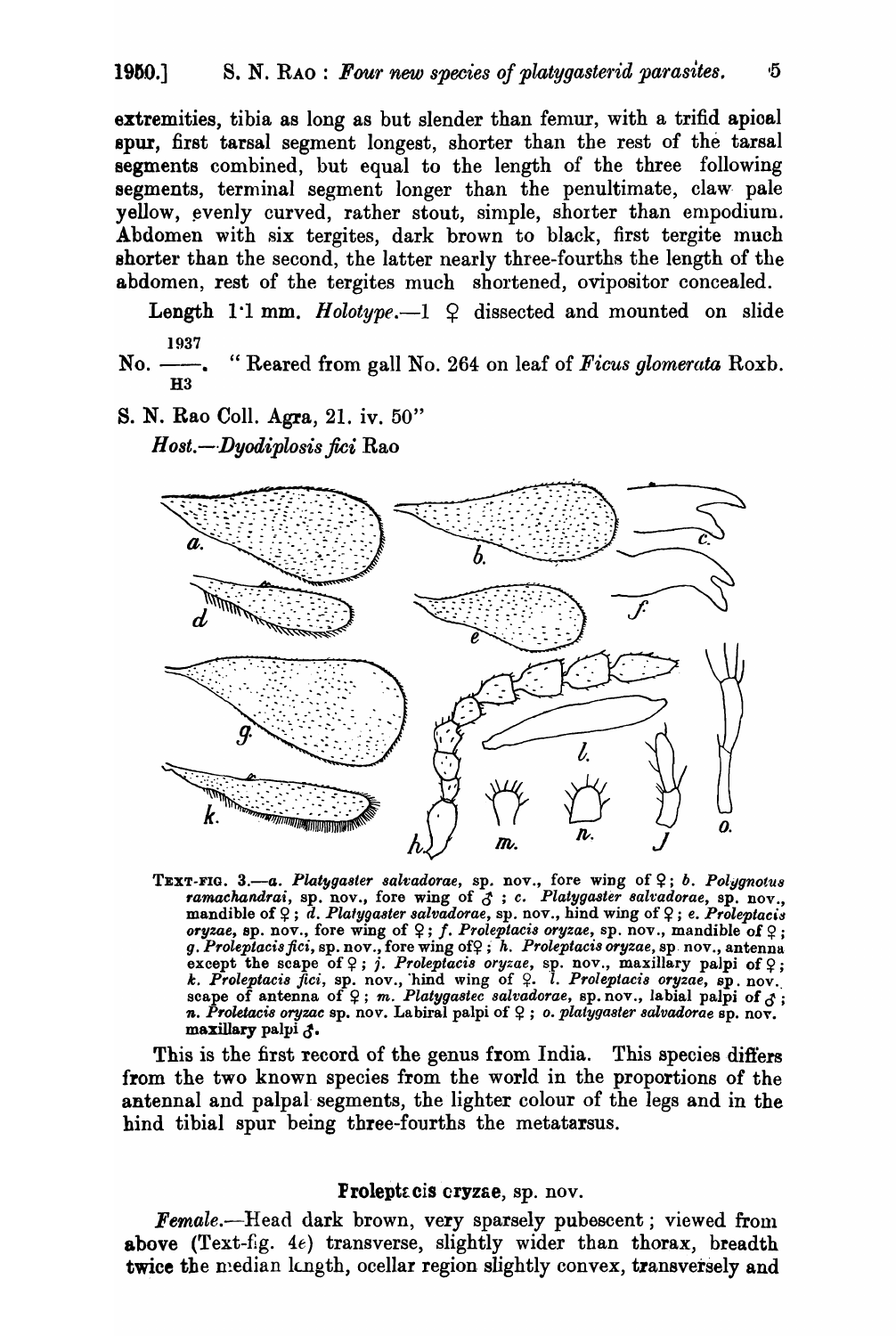$s$  if  $g$  is integularly striate, interocellar space nearly twice the ocellocular, one and a half times the front ocellar, vertex very slightly convex, margined, transversely striate, slightly deplanate; viewed from front nearly circular, frons shiny, not pubescent, smooth, very slightly convex, face nearly deplanate, sparsely pubescent, closely minutely and shallowly punctate, clypeus discrete, convex, sparsely pubescent, mandibles reddish-brown, bidentate, stout, with the teeth unequal and blunt at tip, eyes naked, inner orbital borders sub-parallel, labial palpi short, uniarticulate, nearly cylindrical, (Text-fig. 3n), maxillary palpi (Textfig. 3j) biarticulate, long; antenna inserted much below the middle of face, very close to the mouth, with ten segments, scape yellow, very long, longer than the following five segments combined, eight times as long as thick, broadest at the apical three-fourths, pedicel and the following few segments pale brown, club segments brown, pedicel wider apically than at base, length a little over twice the breadth, one-fourth the length of the scape, first funicilar segment much shorter and slender, a little over one-third the length of the pedicel, wider at apex than at base, length a little greater than the width at apex, second segment subcylindrical, slightly wider at apex, length one and a half times the width at apex, third segment subglobose, length a little *less* than one and onethird the width, fourth segment nearly equal to but slightly slender than the preceding, club of four segments, all except the first club segment with a lateral spine, rest of the details as in the figures (Text-fig.  $3h \& l$ ); viewed from side oval, height twice the breadth, gena short, one-fourth the length of the eye, temples large, half the width of the eye, transversely striate.

Thorax brown to dark brown, slightly raised above the level of head and abdomen, laterally compressed, without parapsidal furrows, mesonotum large, convex, longitudinally striate, propleura leathery, shiny, scutellum strongly convex, smaller than mesonotum, roughly triangular, with rounded corners, sparsely hairy, with one posterior thorn, propodeum thickly hairy. Wings finely pubescent, without any venation, fore wing with a very small marginal fringe, two and a half times as long as broad, hind wing narrow, long, with a marginal fringe of about one-third the width of the wing. Legs uniformly fringe of about one-third the width of the wing. yellowish-brown, front legs shorter than the hind ones, tarsi five segmented, fore coxa as long as broad, narrowed toward the apex. trochanters slightly longer than coxa, femur twice as long as the trochanters, widest in the middle, tips tapering, a little over thrice as long as thick, tibia slender, wider at apex, very little shorter than the femur. with a trifid apical spur, first tarsal segment longest of all, nearly seven times as long as thick, second segment two-fifths the first, and two and a half times its own thickness, third segment slightly stouter than the second, terminal segment nearly twice the length of the penultinate claw pale yellow, evenly curved, stout, shorter and nearly equal to the empodium. Abdomen dark brown, nearly fusiform, with six tergites, first tergite much shorter, second occupying nearly half the length of the abdomen, rest of the tergites much shrotened, ovipositor concealed.

Length 0·75 mm.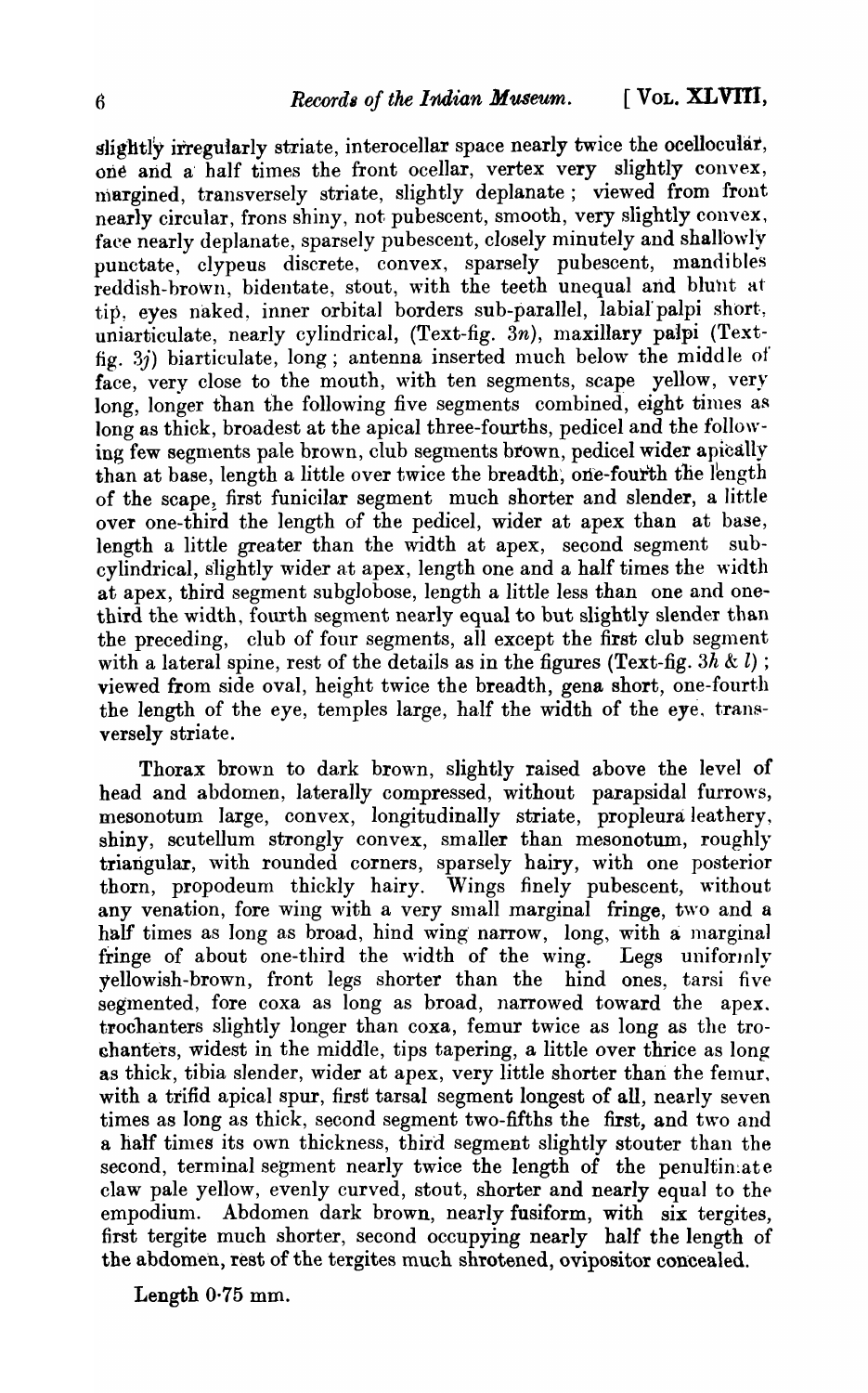*Male.*—Similar in all essential characters to the  $9$  except for the smaller size, slender legs, narrower abdomen and paler antenna.

Length 0.69 mm.

Host.—Pachydiplosis oryzae Mani.

*Holotupe.*—1  $\Omega$  and *Allotype.*—1  $\Lambda$  dissected and mounted on slide Nos.  $\frac{1938}{H3}$  &  $\frac{1938}{H3}$ "Central Rice Research Institute, Cuttack, PAR.-V on grubs of Pachydiplosis oryzae Mani, P. Israel Coll. 24. ix. 49"

This species is described from specimens received for identification from Mr. P. Israel, Entomologist, Central Rice Research Institute, Cuttack.



**TEXT-FIG.** 4.—a. Platygaster salvadorae, sp. nov., head seen from above of  $\zeta$ ; b.<br>Proleptacis oryzae, sp. nov., tip of fore tibia and tarsi of  $\zeta$ ; e. Proleptacis oryzae, sp. nov., tip of hind tibia and tarsi, of  $\$ from above of  $9$ ; e. Proleptacis oryzae, sp. nov. head seen from above of  $9$ .

This species is distinguished from P. fici Rao by the following characters: body brown; posterior ocelli away from the eye; clypeus discrete; antenna yellow; thorax slightly compressed laterally; legs uniformly yellowish-brown; second abdominal tergite only half the length of the abdomen.

This is the first record of the genus from India.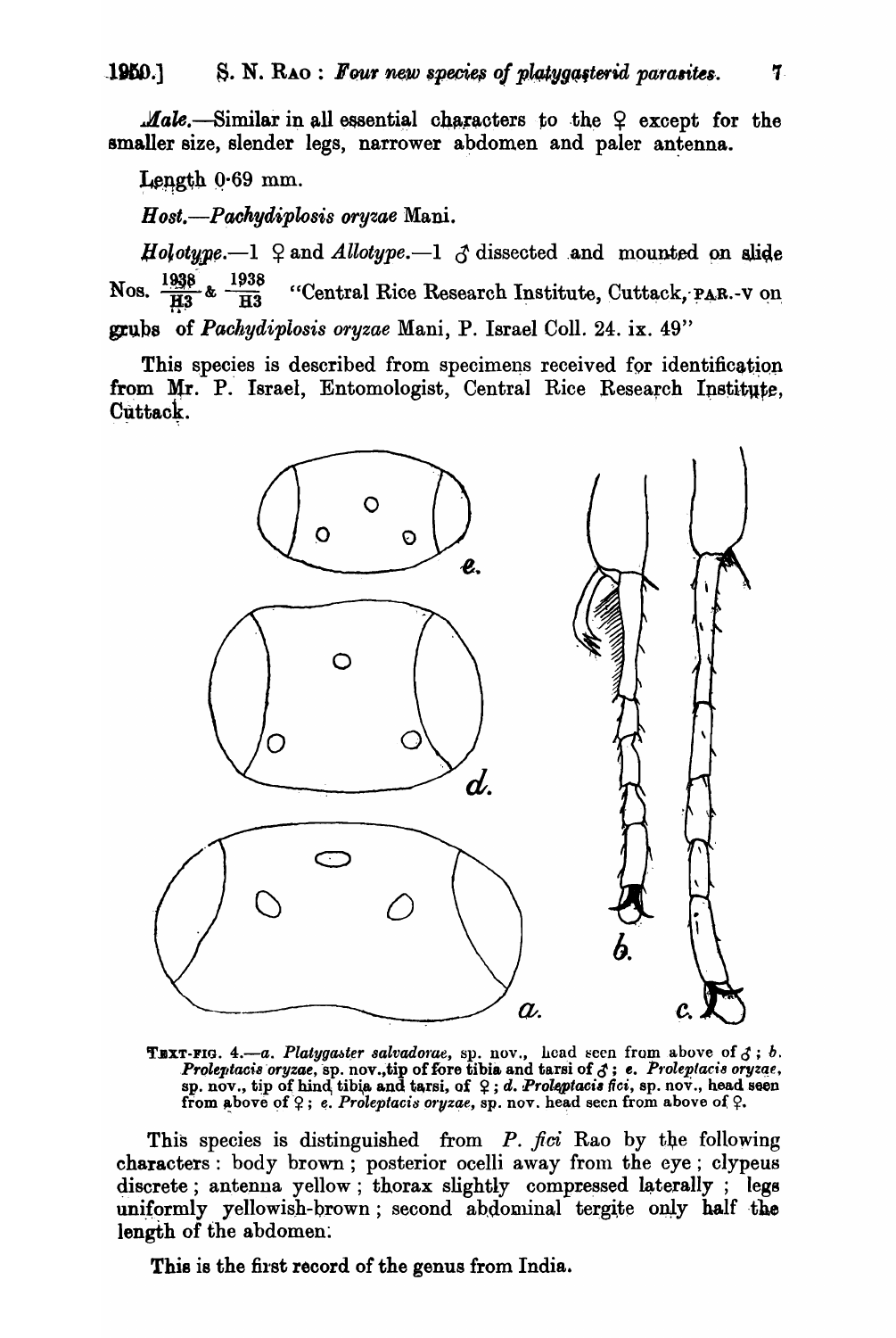#### Polygnotus ramachandrai, sp. nov.

*Male.*-Head dark brown; viewed from above transverse, nearly as wide as the thorax, breadth one and a half times the median length, ocellar region very closely and minutely punctate, ocelli not very prominent, interoceller space a little less than the ocellocular, four times the front ocellar, vertex convex, transversely shallowly striate, margined, occiput excavate; viewed from front nearly circular, frons not pubescent, nearly smooth and shiny, clypeus indistinctly discrete. slightly convex, mandible reddish-brown, unidentate, long, pointed, eyes, naked, innerorbital borders subparallel, labial palpi long, uniarticulate, maxillary palpi biarticulate, antenna inserted much below the middle of face, very close to the mouth, with ten segments, yellowishbrown, very sparsely hairy, scape long, nearly five and a half times as long as the breadth at the broadest region, extremities slightly narrowed than the middle region, longer than the four following segments combined pedicel subcylindrical, nearly twice as long as broad, two-fifths the length of the scape, first funicular segment half the pedicel, much slender twice as long as broad, broader apically than at base, second segment shorter but stouter than the preceding, one and a half times as long as broad, rest of the details as in figures (Text-fig. 1a  $\&$  e); viewed from side oval, height one and three-fourths the thickness, gena short, nearly one-fourth the length of the eye, temples one-fourth the width of the eye in the middle.

Thorax dark brown, on a level with the rest of the body, shiny, pronotum shiny, parapsidal furrows wanting, mesonotum shiny, very closely and minutely punctate, very slightly deplanate, scutellum strongly: convex, semicircular, rounded posteriorly, without a thorn, smaller than mesonotum, very sparsely hairy. Wings pubescent, without veins, fore wing two and a half times as long as broad, without any marginal fringe. Legs yellowish-brown, throughout, long, tarsi five segmented, fore legs shorter than the hind ones, fore coxa nearly rounded, trochanters equal in length to the coxa, femur a little over two and a half times the length of the trochanters combined, lanceolate, thrice as long as thick, tibia three-fourths the femur, slender, nearly thrice as long as thick at the distal region, with an apical trifid spur, tarsi five articulate, first tarsal segment longest of all, a little less than the following three segments combined, nearly six times as long as thick, penultimate segment shortest of all, terminal segment twice the length of the penultimate, claw simple, evenly curved, light yellow, shorter than the empodium. Abdomen with six tergites, not very long, brown, first tergite much shorter than the second, the latter occupying nearly three-fourths the length of the abdomen, rest of the tergites much shortened.

# Length 0·79 mm.

*Female.*—As in  $\beta$  in all essential characters, except for the stout legs, antennae and abdomen and very slightly darker and larger body.

Length  $0.82$  mm.